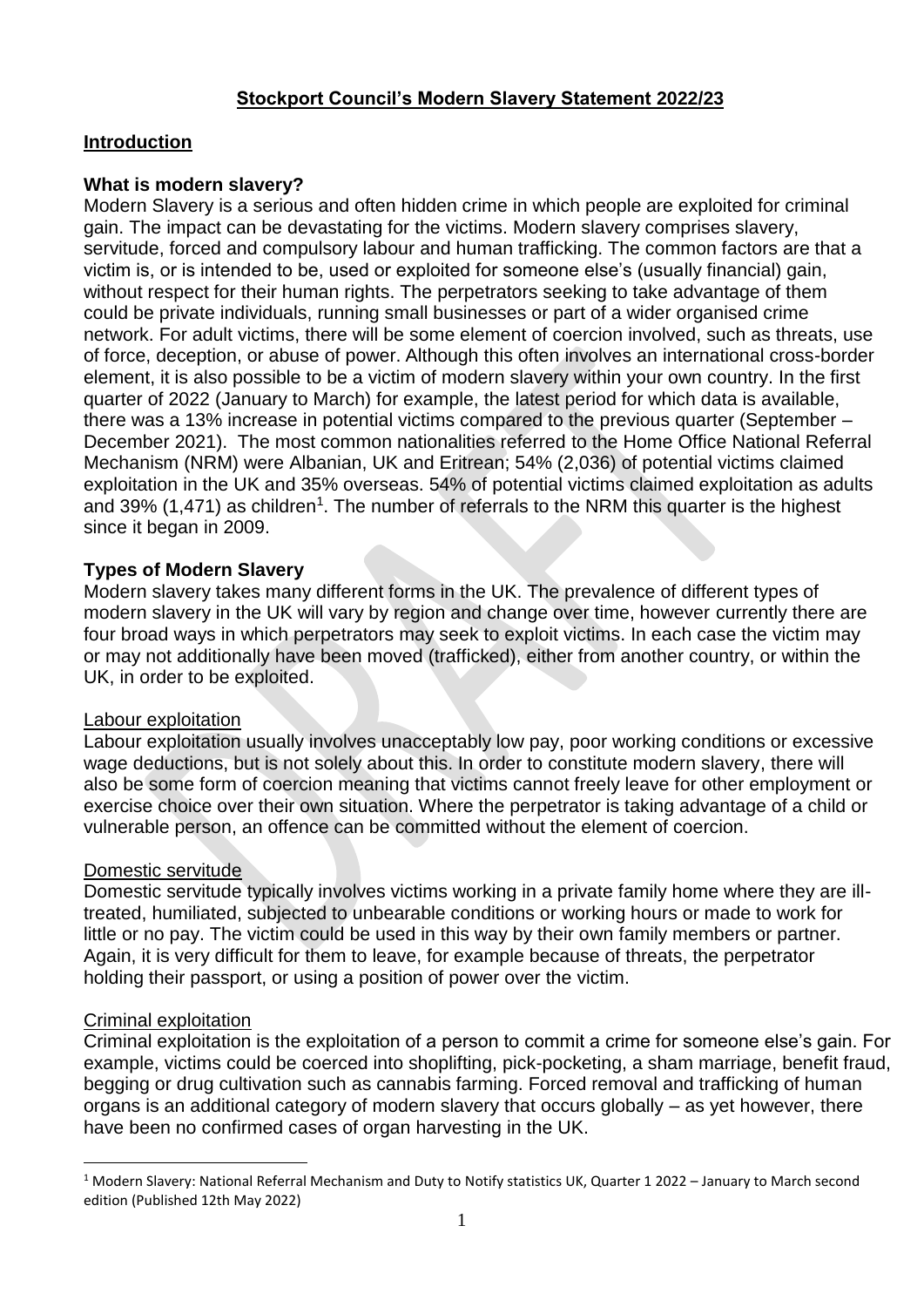#### Sexual exploitation

Victims are coerced into sex work or sexually abusive situations. This includes child sexual exploitation. Victims may be brought to the UK on the promise of legitimate employment, and they may be moved around the UK to be sexually exploited. In some cases, they may know they will be involved in sex work but are forced into a type or frequency they did not agree to. Victims are usually female but can also be male. Data for Quarter 1 2022 showed that of all referrals to the NRM for adults aged over 18 in England with a sexual element, 85.9% were for females and only 14.1% were for males.

### **Modern Slavery Act 2015**

Under UK legislation, all modern slavery offences are punishable by a maximum sentence of life imprisonment. Section 52 of the Act imposes a duty on several public authorities, including councils, to notify the Home Office of any individuals they encounter that they believe may be victims of slavery or human trafficking. Notification methods, including the NRM, are explained on the Government website .

Existing safeguarding processes however should still be followed alongside such a notification, as a "duty to notify" referral should not be relied upon to safeguard victims. Current local reporting mechanisms are set out in Appendix 1 and council staff should report concerns regarding modern slavery via those processes. Notification to the Home Office, as well as other agencies such as the police, will follow receipt of appropriate reports via local mechanisms.

The element of the legislation relating to Modern Slavery Statements is Section 54 of the Act. This requires commercial organisations with an annual turnover of £36m or more to produce and review annual Modern Slavery Statements that set out the steps they are taking, or planning to take, to ensure that their business and supply chains do not have links to modern slavery. Though councils and other public sector organisations are not currently required to produce such statements, the government has signalled an intention to extend this requirement to the public sector.

# **Purpose of Stockport Council's Modern Slavery Statement**

Stockport Council is committed to preventing slavery and human trafficking in its corporate activities and to ensuring that its supply chains are free from slavery and human trafficking. The council has publicly signalled this commitment through a council motion, carried with cross-party support, condemning modern slavery, as well as by launching its Modern Slavery Charter<sup>2</sup>, which aims to ensure that the council has robust procedures in place to guard against supporting modern slavery. One of the commitments set out in the charter is to produce a Stockport Council Modern Slavery Statement and to review it annually to ensure it remains current. The council's first Modern Slavery Statement was published in April 2019 and this was reviewed and updated in 2021

This therefore is the third iteration of the council's Modern Slavery Statement. It will run from July 2022 to June 2023. It summarises activity undertaken since April 2021 aimed at ensuring that council services, businesses and supply chains do not have links to modern slavery and proposes activity for implementation up to 30<sup>th</sup> June 2023 to mitigate the risk of such links.

 $\overline{a}$ 

<sup>&</sup>lt;sup>2</sup> [Stockport Council launches modern slavery charter -](https://www.stockport.gov.uk/news/stockport-council-launches-modern-slavery-charter) Stockport Council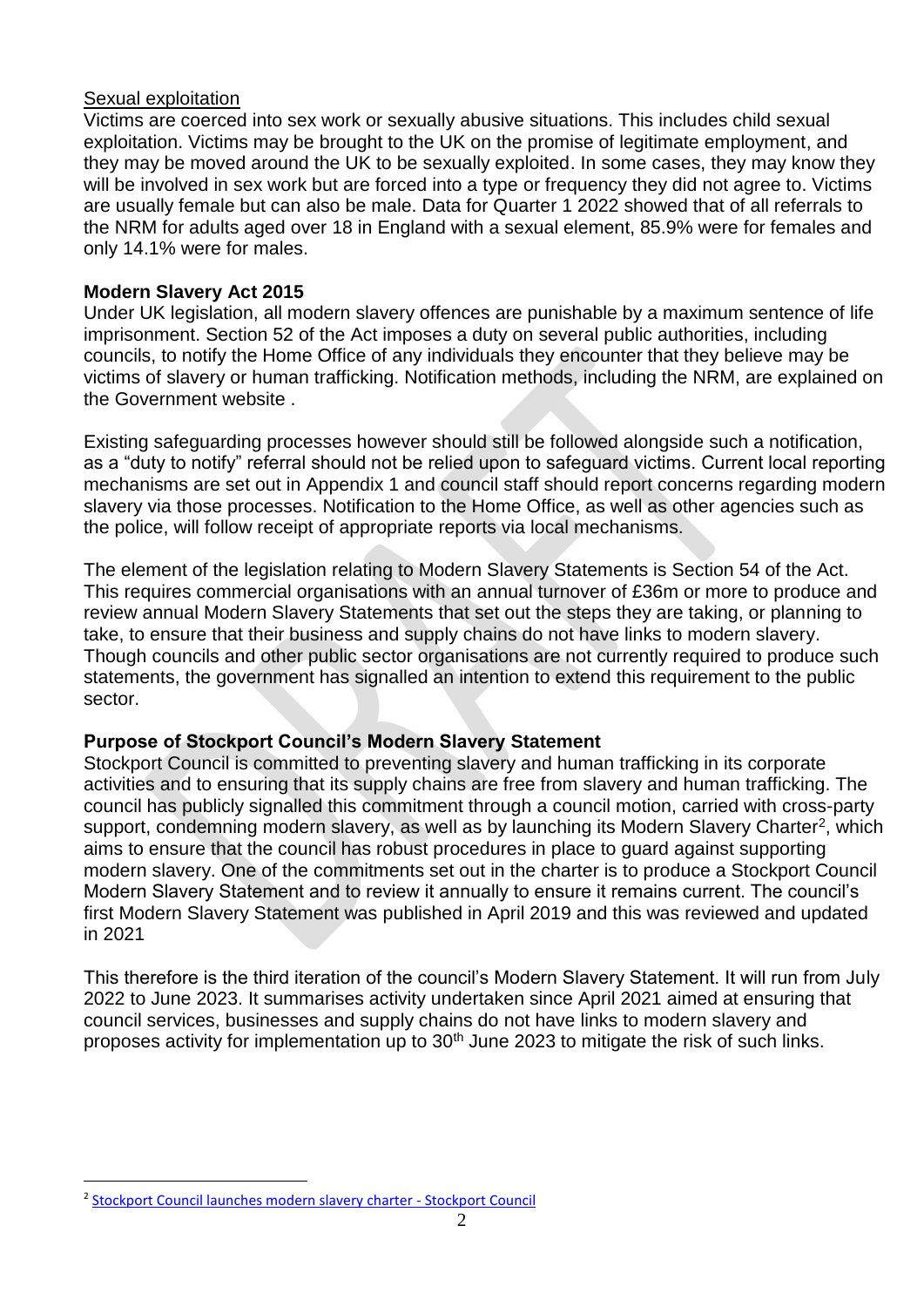# **Stockport Council**

This statement covers the activities of Stockport Council, which is a unitary authority providing all local government services within the borough of Stockport. The council manages a wide range of services, delivered both directly by the council and through external contractors, with a large and diverse supply chain. A key partner in this work is STAR Procurement, the shared procurement service for Stockport, Tameside, Trafford and Rochdale Councils. The council's main services are listed in Appendix 2.

## **Countries of operation and supply**

Stockport Council only operates within the United Kingdom. Whilst the risk of slavery and human trafficking is considered low, the council remains vigilant and will take all steps available to manage the risks that are presented.

## **Responsibility**

The council (working with STAR Procurement where appropriate), has responsibilities relating to modern slavery that fall within the following broad areas of activity:

- **Defining and outlining** the risks in the supply chain, in our role as coordinators of public services, in the joint aim of safeguarding the community.
- **Prevention:** training staff and other public services/community groups, issuing communications, ensuring senior management and member buy-in, issuing statements and getting suppliers to sign up to anti-slavery statements.
- **Detection:** of non-compliance through due diligence, audit and monitoring.
- **Response:** investigating allegations and following the pathway.
- **Evaluation:** through learning from investigations, and the annual updated statement and refreshed commitment.

# **Review of activity set out in 2021/22 Modern Slavery Statement**

As well as setting out activity that had already been undertaken relating to modern slavery, the previous (second) iteration of the council's Modern Slavery Statement set out additional activities to be undertaken to ensure the council's supply chains were not associated with modern slavery.

In order to develop this third iteration of the Modern Slavery Statement, consultation was undertaken with the "action owners" responsible for delivering the actions set out in the 2021/22 statement and to seek their views on future activity that they felt needed to take place. The 2021/22 statement covered the period from January 2021 to June 2022, and activity undertaken since January 2021, is set out in the following tables, by the areas of activity identified above.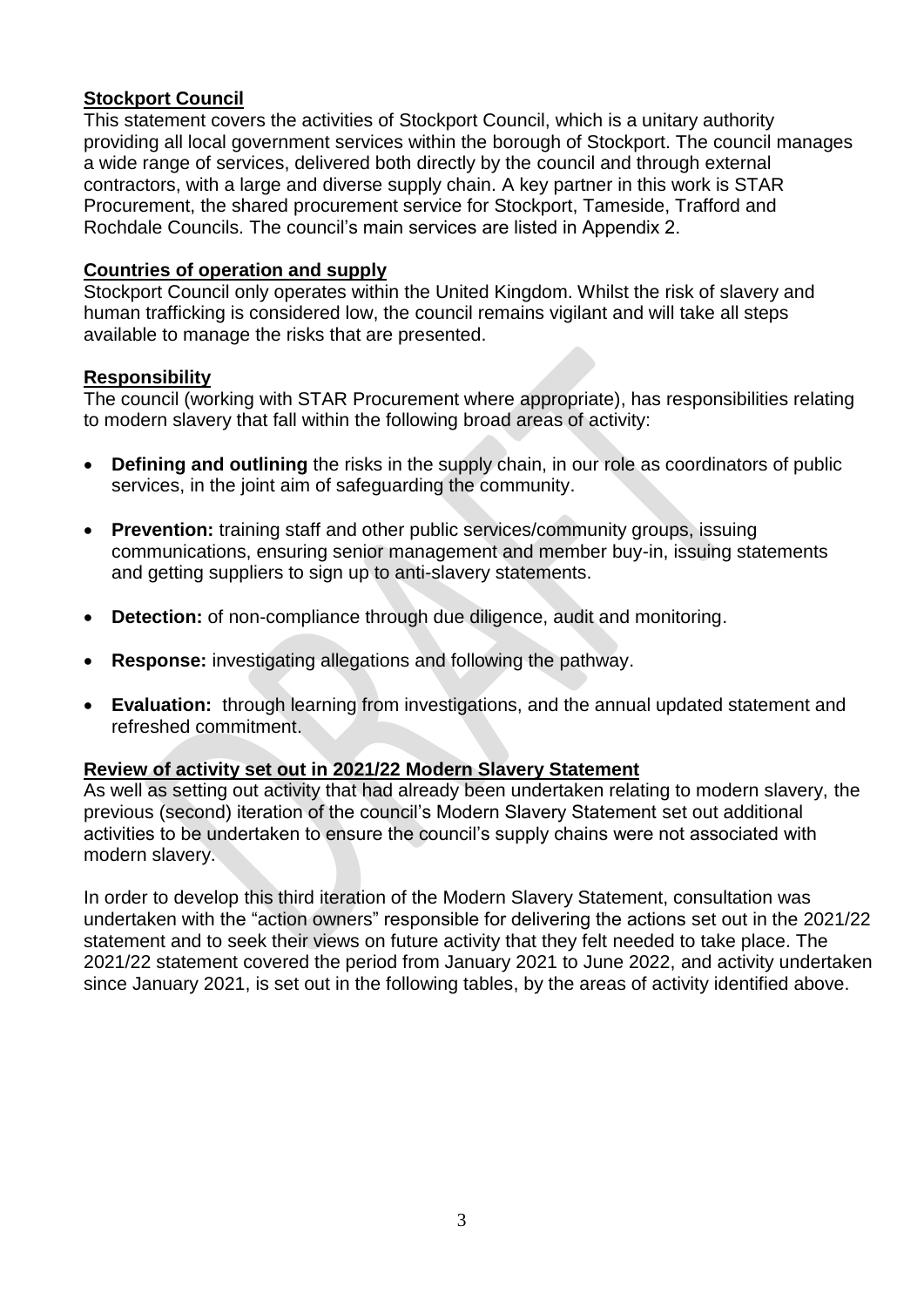# **Defining and outlining risks relating to modern slavery**

| Activity proposed in 2021/22<br><b>Statement</b>                                                                                                                                                                                                                                                    | Activity undertaken since January 2021                                                                                                                                                                                                                                                                                                                                                                                                                                        |
|-----------------------------------------------------------------------------------------------------------------------------------------------------------------------------------------------------------------------------------------------------------------------------------------------------|-------------------------------------------------------------------------------------------------------------------------------------------------------------------------------------------------------------------------------------------------------------------------------------------------------------------------------------------------------------------------------------------------------------------------------------------------------------------------------|
| The revised version of the Modern<br>Slavery statement will be re-<br>promoted on the intranet when it<br>has been approved by Cabinet.<br>Further external promotion of the<br>Modern Slavery statement will also<br>take place if required (e.g.,<br>involving STAR and the Portfolio<br>Holder). | The 2021/22 iteration of the council's Modern Slavery<br>Statement was published on its website (as well as the<br>intranet) in February 2021.                                                                                                                                                                                                                                                                                                                                |
| A task and finish group will be set<br>up following the Complex<br>Safeguarding sub-group meeting<br>in October 2020. The group will<br>determine and agree actions to be<br>taken. This will be shared with<br>Internal Audit once agreed.                                                         | The action agreed at the Complex Safeguarding Sub<br>Group in October 2020 was for a Task & Finish Group to<br>develop the Safeguarding Partnerships' Modern Slavery<br>Strategy. Work has progressed on developing the strategy,<br>and it is now in its final draft and was signed-off at the Sub<br>Group meeting on 17 <sup>th</sup> May 2022. The Strategy will also<br>be presented for approval meeting of the Safer Stockport<br>Partnership Board on 23rd June 2022. |

# **Prevention**

| <b>Activity proposed in 2021/22</b><br><b>Statement</b>             | <b>Activity undertaken since January 2021</b>                                                                     |
|---------------------------------------------------------------------|-------------------------------------------------------------------------------------------------------------------|
| Delivery of the "Understanding"<br>Exploitation" course (covering a | Sessions began during 2021/22 and five sessions took<br>place (involving a total of 34 people) the last one being |
| range of topics, including modern                                   | in December 2021.                                                                                                 |
| slavery) was suspended in March<br>due to the Covid-19 pandemic.    |                                                                                                                   |
| Delivery of the course will restart,                                |                                                                                                                   |
| in late 2020 or early 2021.                                         |                                                                                                                   |
| Clear guidelines will be produced                                   | Modern Slavery training requirements are now                                                                      |
| outlining which council job roles                                   | incorporated into the training matrices for relevant staff                                                        |
| require modern slavery training.                                    | in Adult and Children's Social Care.                                                                              |
| These will be disseminated to                                       |                                                                                                                   |
| managers and added to the                                           | A Manager Dashboard has been developed that                                                                       |
| intranet and the new mandatory                                      | incorporates the ability for managers to check that staff                                                         |
| training matrix (currently in                                       | required to undertake modern slavery training have                                                                |
| development). The Manager                                           | done so. This was launched in May 2022.                                                                           |
| Dashboard (also currently being                                     |                                                                                                                   |
| developed) will allow managers to                                   |                                                                                                                   |
| view staff completion rates.                                        |                                                                                                                   |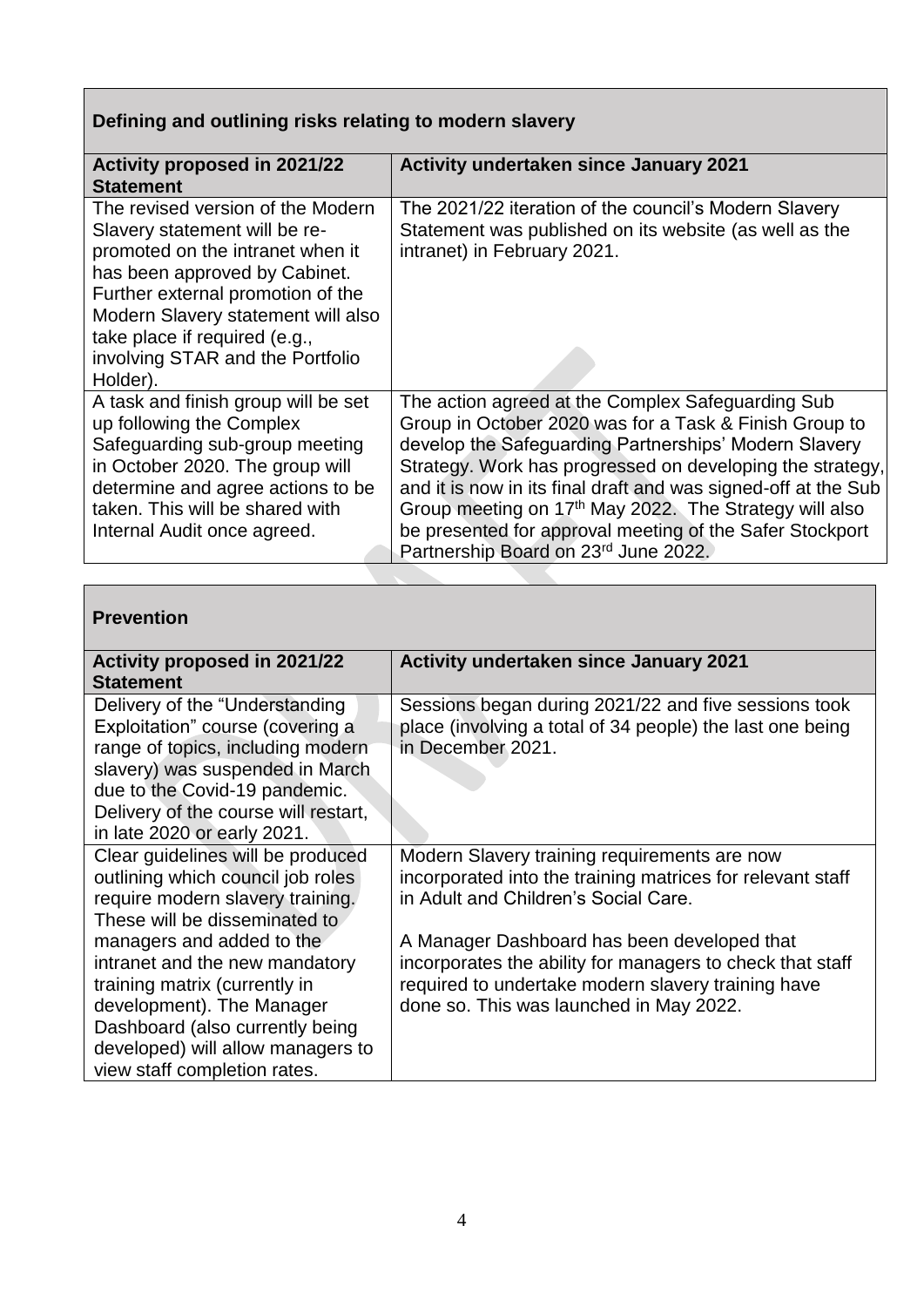# **Prevention**

| Activity proposed in 2021/22<br><b>Statement</b>                                                                                                                                                                   | Activity undertaken since January 2021                                                                                                                                                                                                                                                                                                                                                                                                                                                                                                                                             |
|--------------------------------------------------------------------------------------------------------------------------------------------------------------------------------------------------------------------|------------------------------------------------------------------------------------------------------------------------------------------------------------------------------------------------------------------------------------------------------------------------------------------------------------------------------------------------------------------------------------------------------------------------------------------------------------------------------------------------------------------------------------------------------------------------------------|
| Modern slavery aspects will be<br>further embedded within the<br>council's complex safeguarding<br>training offer. Attendance will be<br>monitored, and material evaluated,<br>on an ongoing basis to ensure it is | Two Learning Circles were delivered on Modern<br>Slavery, linking it to the complex safeguarding training<br>offer and advertised by the Joint Training Sub-Group of<br>the Adults and Children's safeguarding partnerships. A<br>total of 26 delegates attended the two sessions.                                                                                                                                                                                                                                                                                                 |
| fit for purpose and effectively<br>engages participants.                                                                                                                                                           | Training on modern slavery and the Safeguarding<br>Partnerships' Modern Slavery Strategy was delivered<br>across Stockport and Greater Manchester as part of<br>World Social Work week and the weeks of action for<br>exploitation. At the March 2022 event there were over<br>130 attendees from across Greater Manchester and<br>Stockport Children & Adult Social Care Teams. In<br>October 2021, over 400 people attended virtual training<br>delivered across the children and adults partnerships<br>about modern slavery as part of the week of action for<br>exploitation. |
| All of STAR's new starters,                                                                                                                                                                                        | The Ethical Procurement and Supply course now forms                                                                                                                                                                                                                                                                                                                                                                                                                                                                                                                                |
| including temporary staff, will<br>continue to undertake the                                                                                                                                                       | part of their induction when the join the organisation.                                                                                                                                                                                                                                                                                                                                                                                                                                                                                                                            |
| <b>Chartered Institute of Procurement</b>                                                                                                                                                                          |                                                                                                                                                                                                                                                                                                                                                                                                                                                                                                                                                                                    |
| & Supply (CIPS) online course on                                                                                                                                                                                   |                                                                                                                                                                                                                                                                                                                                                                                                                                                                                                                                                                                    |
| <b>Ethical Procurement and Supply</b>                                                                                                                                                                              |                                                                                                                                                                                                                                                                                                                                                                                                                                                                                                                                                                                    |
| as part of their induction.                                                                                                                                                                                        |                                                                                                                                                                                                                                                                                                                                                                                                                                                                                                                                                                                    |
| All STAR staff with involvement in                                                                                                                                                                                 | This policy is now also in place and is being fully                                                                                                                                                                                                                                                                                                                                                                                                                                                                                                                                |
| sourcing activities will complete the                                                                                                                                                                              | complied with.                                                                                                                                                                                                                                                                                                                                                                                                                                                                                                                                                                     |
| CIPS online course each year.                                                                                                                                                                                      |                                                                                                                                                                                                                                                                                                                                                                                                                                                                                                                                                                                    |
| In early 2021, the STAR Champion<br><b>Against Modern Slavery will</b>                                                                                                                                             | Priorities in 2021, for example COVID, Ukraine conflict,<br>cost of living rises has meant that this will now take                                                                                                                                                                                                                                                                                                                                                                                                                                                                 |
| refresh the in-house Modern                                                                                                                                                                                        | place in 2022/23. We have also added the modern                                                                                                                                                                                                                                                                                                                                                                                                                                                                                                                                    |
| Slavery training for all staff (new                                                                                                                                                                                | slavery training to the induction programme for new                                                                                                                                                                                                                                                                                                                                                                                                                                                                                                                                |
| and old).                                                                                                                                                                                                          | starters                                                                                                                                                                                                                                                                                                                                                                                                                                                                                                                                                                           |
| STAR will kick-start and re-                                                                                                                                                                                       | STAR's supplier engagement protocol has been                                                                                                                                                                                                                                                                                                                                                                                                                                                                                                                                       |
| invigorate its review and supplier                                                                                                                                                                                 | updated to include Modern Slavery aspects and will form                                                                                                                                                                                                                                                                                                                                                                                                                                                                                                                            |
| engagement programme that was                                                                                                                                                                                      | part of "Meet the Buyer" events.                                                                                                                                                                                                                                                                                                                                                                                                                                                                                                                                                   |
| postponed due to Covid-19.                                                                                                                                                                                         |                                                                                                                                                                                                                                                                                                                                                                                                                                                                                                                                                                                    |
| STAR will continue to monitor the<br>need to further the roll out of "Back                                                                                                                                         | Stakeholder mapping is reviewed to help target key                                                                                                                                                                                                                                                                                                                                                                                                                                                                                                                                 |
| to Basics" training (which covers                                                                                                                                                                                  | service areas and training has been provided as<br>necessary.                                                                                                                                                                                                                                                                                                                                                                                                                                                                                                                      |
| Modern Slavery issues and                                                                                                                                                                                          |                                                                                                                                                                                                                                                                                                                                                                                                                                                                                                                                                                                    |
| awareness) across the council.                                                                                                                                                                                     |                                                                                                                                                                                                                                                                                                                                                                                                                                                                                                                                                                                    |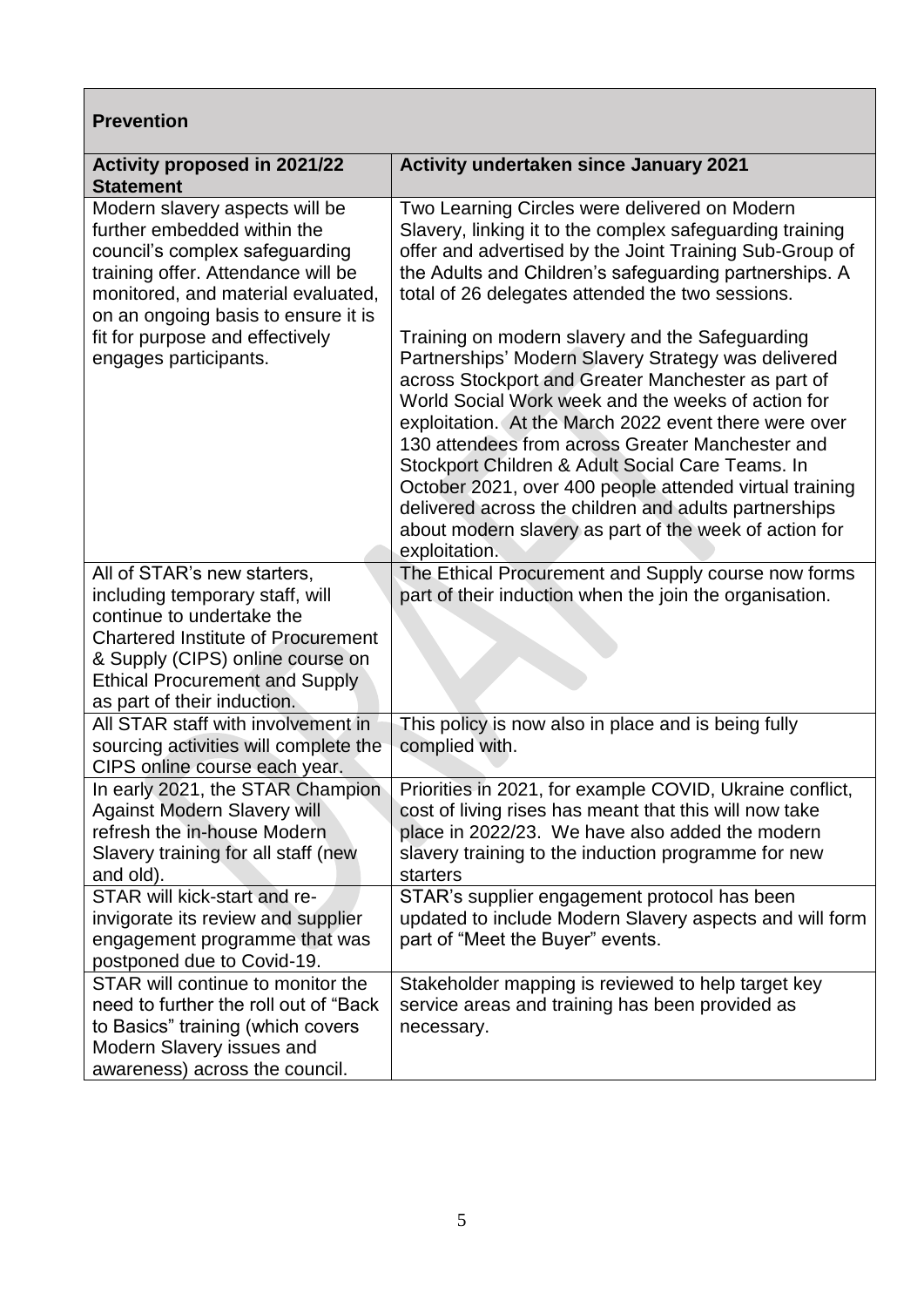| <b>Detection</b>                                                                                                                                                                                                       |                                                                                                                                                    |
|------------------------------------------------------------------------------------------------------------------------------------------------------------------------------------------------------------------------|----------------------------------------------------------------------------------------------------------------------------------------------------|
| <b>Activity proposed in 2021/22</b><br><b>Statement</b>                                                                                                                                                                | <b>Activity undertaken since January 2021</b>                                                                                                      |
| The council's Internal Audit and Risk<br>Service will continue to provide<br>guidance on the template format for<br>the risk assessment, and advice on<br>risk considerations, on an ongoing<br>basis.                 | No such support has been requested since January<br>2021. If required, Internal Audit will endeavour to<br>provide it.                             |
| <b>STAR Champion Against Modern</b><br>Slavery will seek to build<br>relationships with GMP's Modern<br>Slavery lead to build collaboration<br>between the two on identifying<br>issues/risks and high-risk suppliers. | The Modern Slavery Champion explored this with<br>GMP. Unfortunately, there were too many data sharing<br>barriers in place to make this possible. |
| The council's Procurement<br>Handbook is being updated to<br>provide clearer guidance on the<br>actions required from services for<br>procurements less than £25,000 in<br>value, where STAR is not involved.          | The Contract Procedure Rules review taken place and<br>the process of updating the handbook is scheduled to<br>be completed by July 2022.          |

 $\overline{\phantom{0}}$ 

| <b>Priority: Response</b>                                                                                                                                  |                                                                                                                                                                                                                                                                                                                                                                                                                              |
|------------------------------------------------------------------------------------------------------------------------------------------------------------|------------------------------------------------------------------------------------------------------------------------------------------------------------------------------------------------------------------------------------------------------------------------------------------------------------------------------------------------------------------------------------------------------------------------------|
| <b>Activity proposed in 2021/22</b>                                                                                                                        | Activity undertaken since January 2021                                                                                                                                                                                                                                                                                                                                                                                       |
| <b>Statement</b>                                                                                                                                           |                                                                                                                                                                                                                                                                                                                                                                                                                              |
| The council's Whistleblowing Policy<br>will be amended to reference modern<br>slavery. The following will be added<br>to the list of examples of potential | The council's Confidential Reporting ("Whistleblowing")<br>Policy was amended to reference Modern Slavery in<br>2020.                                                                                                                                                                                                                                                                                                        |
| areas of concern that the                                                                                                                                  | Subsequently, the Procurement subsection (within the                                                                                                                                                                                                                                                                                                                                                                         |
| Whistleblowing policy can cover:                                                                                                                           | Financial Management section) of the council's<br>Managers Handbook was amended to incorporate                                                                                                                                                                                                                                                                                                                               |
| "Activities within the council or its<br>supply chain which may support                                                                                    | specific reference to modern slavery. It states:                                                                                                                                                                                                                                                                                                                                                                             |
| slavery and/or human trafficking".                                                                                                                         | "The council is absolutely committed to preventing<br>slavery and human trafficking in its corporate activities<br>and to making sure that supply chains are free from<br>slavery and human trafficking. The Modern Slavery<br>Statement sets out current activity aimed at making sure<br>that services, businesses and supply chains do not<br>have links to modern slavery. The Statement is on the<br>council's website. |
|                                                                                                                                                            | All employees must report concerns about modern<br>slavery in our supply chains, as well as where concerns<br>about individuals are identified. The council's<br>Whistleblowing Policy can be used to report concerns".                                                                                                                                                                                                      |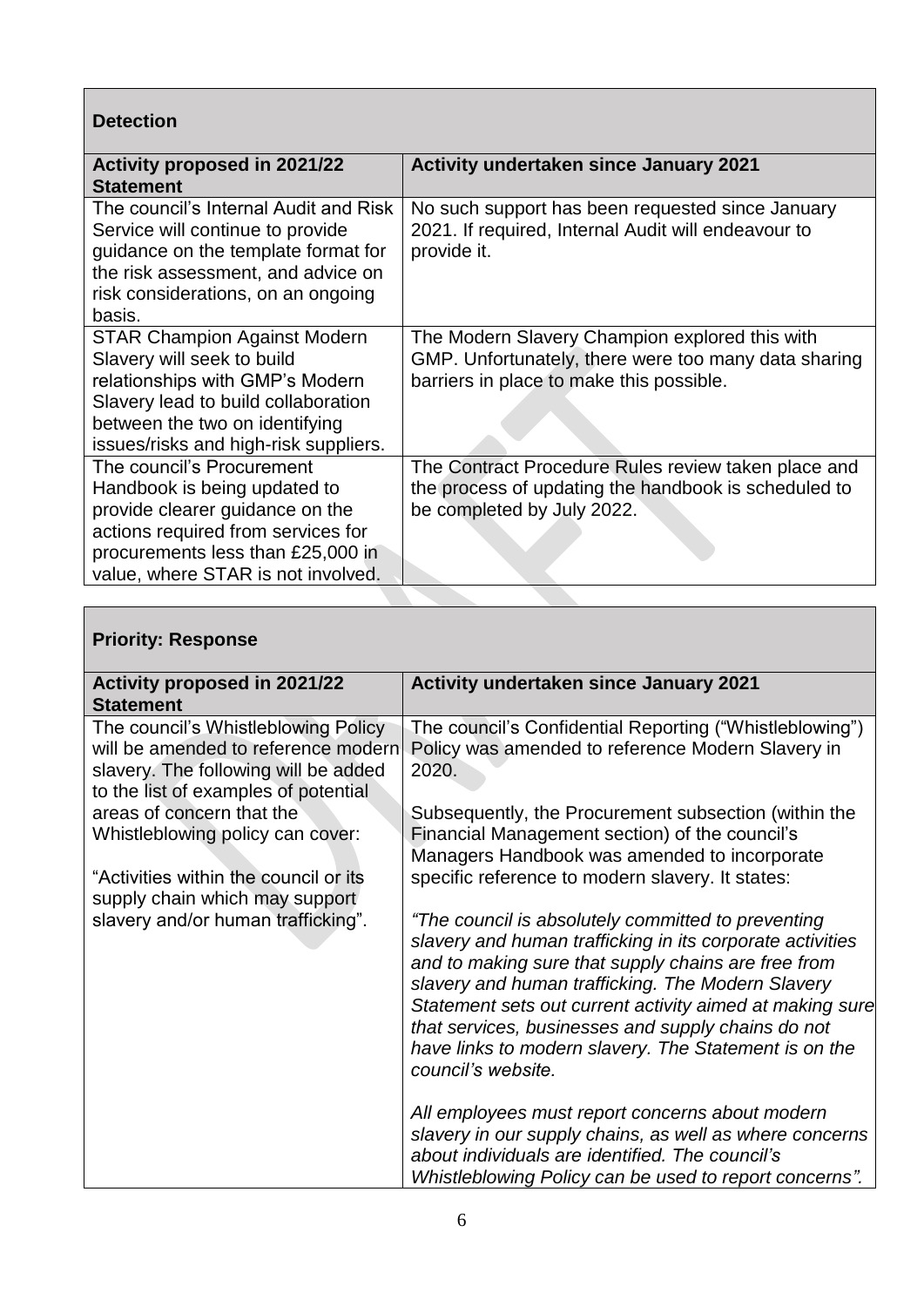# **Priority: Response**

| <b>Activity proposed in 2021/22</b><br><b>Statement</b>                                                                                                                                                                                                                                                                       | <b>Activity undertaken since January 2021</b>                                                                                                                                                        |
|-------------------------------------------------------------------------------------------------------------------------------------------------------------------------------------------------------------------------------------------------------------------------------------------------------------------------------|------------------------------------------------------------------------------------------------------------------------------------------------------------------------------------------------------|
| <b>STAR will refresh the Procurement</b><br>Handbook and provide clearer<br>guidance to council services on<br>Modern Slavery, on the procurement<br>process and on review and<br>investigation activity.                                                                                                                     | The Contract Procedure Rules review taken place and<br>the process of updating the handbook is scheduled to<br>be completed by July 2022.                                                            |
| <b>STAR Procurement will review the</b><br><b>Contract Procedure Rules (CPR)</b><br>section of the council's constitution to<br>incorporate an explanation of<br>employees' responsibilities relating to<br>modern slavery and contract<br>management.                                                                        | Rather than amending the constitution, the Procurement<br>Handbook will be amended to incorporate this<br>amendment (again, by July 2022).                                                           |
| STAR will refer any of its contractors<br>identified as a cause for concern<br>regarding modern slavery for<br>investigation via the National Referral<br>Mechanism. This process will be<br>enhanced via additional staff training<br>and by the Champion Against<br>Modern Slavery function.                                | No such contractors have been identified since<br>publication of the council's first Modern Slavery<br>Statement in April 2019.                                                                      |
| STAR will continue to implement its<br>Local Investment Project and<br><b>Responsible Procurement Strategy to</b><br>maximise the proportion of spend in<br>STAR's partner boroughs and<br>maximise the % social value on all<br>procurement activity over £25,000 to<br>drive local benefits from its partners<br>suppliers. | This strategy is now being, and will continue to be,<br>implemented as a matter of routine. Local statistics on<br>social value issues for 2021/22 are due for publication in<br>the summer of 2022. |
|                                                                                                                                                                                                                                                                                                                               |                                                                                                                                                                                                      |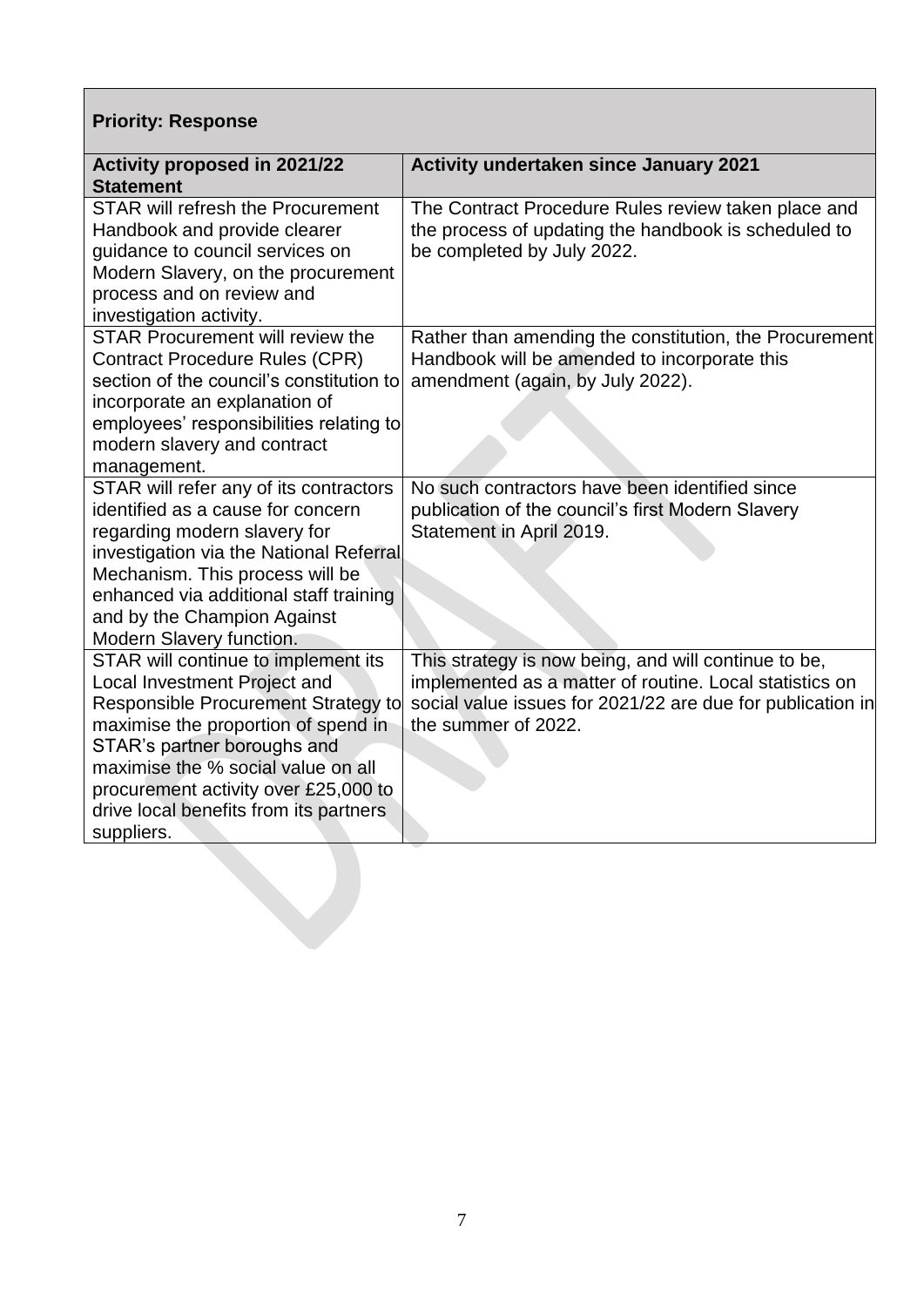# **Priority: Evaluation**

| <b>Activity undertaken since January 2021</b><br>Activity proposed in 2021/22<br><b>Statement</b><br>Findings of the audit of the<br>The audit found very good levels of compliance, with<br>implementation on the activity set<br>substantial assurance that its actions were being<br>out in the first iteration of the<br>delivered.<br><b>Modern Slavery Statement</b><br>(undertaken by Internal Audit in<br>Its results were reported to the council's Corporate<br>summer/autumn 2020) will be<br>Leadership Team and Audit Committee in December<br>reported by way of a formal report<br>2020.<br>and summary to CLT and Audit<br>Committee.<br>There will be future audits every three years, with the next<br>one is scheduled for autumn 2023. |
|------------------------------------------------------------------------------------------------------------------------------------------------------------------------------------------------------------------------------------------------------------------------------------------------------------------------------------------------------------------------------------------------------------------------------------------------------------------------------------------------------------------------------------------------------------------------------------------------------------------------------------------------------------------------------------------------------------------------------------------------------------|
|                                                                                                                                                                                                                                                                                                                                                                                                                                                                                                                                                                                                                                                                                                                                                            |
|                                                                                                                                                                                                                                                                                                                                                                                                                                                                                                                                                                                                                                                                                                                                                            |
|                                                                                                                                                                                                                                                                                                                                                                                                                                                                                                                                                                                                                                                                                                                                                            |
|                                                                                                                                                                                                                                                                                                                                                                                                                                                                                                                                                                                                                                                                                                                                                            |
|                                                                                                                                                                                                                                                                                                                                                                                                                                                                                                                                                                                                                                                                                                                                                            |
|                                                                                                                                                                                                                                                                                                                                                                                                                                                                                                                                                                                                                                                                                                                                                            |
|                                                                                                                                                                                                                                                                                                                                                                                                                                                                                                                                                                                                                                                                                                                                                            |
|                                                                                                                                                                                                                                                                                                                                                                                                                                                                                                                                                                                                                                                                                                                                                            |
|                                                                                                                                                                                                                                                                                                                                                                                                                                                                                                                                                                                                                                                                                                                                                            |
|                                                                                                                                                                                                                                                                                                                                                                                                                                                                                                                                                                                                                                                                                                                                                            |
|                                                                                                                                                                                                                                                                                                                                                                                                                                                                                                                                                                                                                                                                                                                                                            |
| The Partnership for Conflict, Crime<br>Though a "virtual workshop" did take place on July 22nd,                                                                                                                                                                                                                                                                                                                                                                                                                                                                                                                                                                                                                                                            |
| 2021, no "stakeholder-owned recommendations" from that<br>and Security Research is currently                                                                                                                                                                                                                                                                                                                                                                                                                                                                                                                                                                                                                                                               |
| undertaking work on tackling<br>event have subsequently been made available.                                                                                                                                                                                                                                                                                                                                                                                                                                                                                                                                                                                                                                                                               |
| modern slavery in local                                                                                                                                                                                                                                                                                                                                                                                                                                                                                                                                                                                                                                                                                                                                    |
| government supply chains. It                                                                                                                                                                                                                                                                                                                                                                                                                                                                                                                                                                                                                                                                                                                               |
| expects to publish a set of                                                                                                                                                                                                                                                                                                                                                                                                                                                                                                                                                                                                                                                                                                                                |
| stakeholder-owned                                                                                                                                                                                                                                                                                                                                                                                                                                                                                                                                                                                                                                                                                                                                          |
| recommendations, following a                                                                                                                                                                                                                                                                                                                                                                                                                                                                                                                                                                                                                                                                                                                               |
| workshop to be held in January                                                                                                                                                                                                                                                                                                                                                                                                                                                                                                                                                                                                                                                                                                                             |
| 2021, to help inform UK modern                                                                                                                                                                                                                                                                                                                                                                                                                                                                                                                                                                                                                                                                                                                             |
| slavery policy. The council will                                                                                                                                                                                                                                                                                                                                                                                                                                                                                                                                                                                                                                                                                                                           |
| consider these recommendations                                                                                                                                                                                                                                                                                                                                                                                                                                                                                                                                                                                                                                                                                                                             |
| and any additional activity it needs                                                                                                                                                                                                                                                                                                                                                                                                                                                                                                                                                                                                                                                                                                                       |
| to undertake to address them.                                                                                                                                                                                                                                                                                                                                                                                                                                                                                                                                                                                                                                                                                                                              |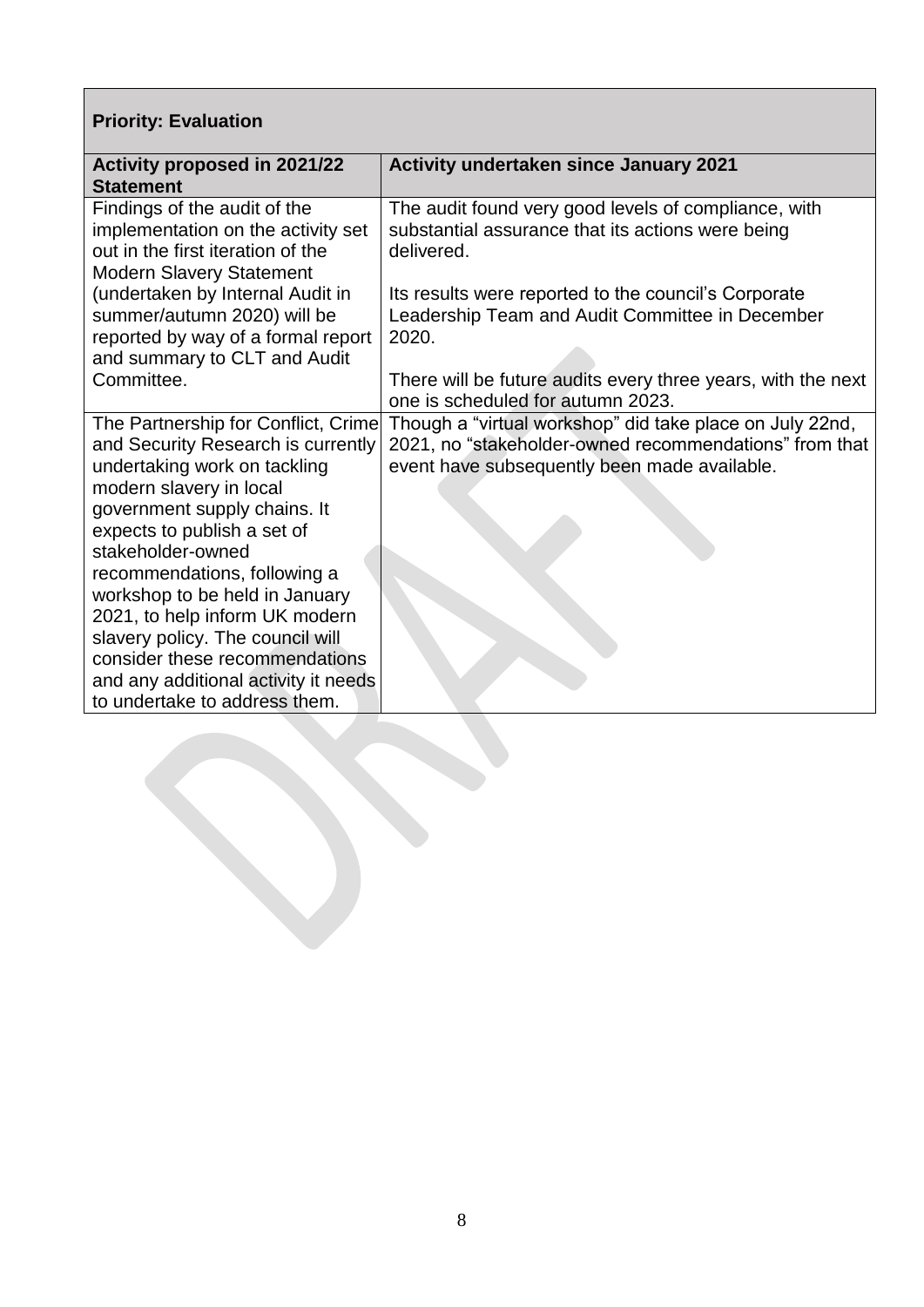# **Additional activity relating to modern slavery**

As well as identifying progress with activity set out the Modern Slavery Statement, its action owners were asked to identify activity within the 2021/22 iteration of the statement that needed to be carried over into 2022/23, to identify additional activities to be undertaken .

The tables below set out activity that Stockport Council and STAR Procurement will undertake up to the end of June 2023 aimed at improving their ability to identify and address issues relating to modern slavery and human trafficking, particularly regarding its supply chains. This is summarised below, by the broad areas of activity.

| Area of                                               | <b>Additional Activity Proposed to June 2023</b>                                                                                                                                                                                                                                                                                                                                                                                                                                                                                                                                                                                                                                                                                                                                                                               |
|-------------------------------------------------------|--------------------------------------------------------------------------------------------------------------------------------------------------------------------------------------------------------------------------------------------------------------------------------------------------------------------------------------------------------------------------------------------------------------------------------------------------------------------------------------------------------------------------------------------------------------------------------------------------------------------------------------------------------------------------------------------------------------------------------------------------------------------------------------------------------------------------------|
| <b>Activity</b><br>Defining and<br>outlining<br>risks | The 2022/23 iteration of Stockport Council's Modern Slavery statement will<br>$\bullet$<br>be published on the council's website promoted on the intranet when it has<br>been approved by Cabinet (scheduled for June 2022).                                                                                                                                                                                                                                                                                                                                                                                                                                                                                                                                                                                                   |
| relating to<br>modern<br>slavery                      | Further external promotion of the Modern Slavery statement will also take<br>٠<br>place if required (e.g., involving STAR and the Portfolio Holder).                                                                                                                                                                                                                                                                                                                                                                                                                                                                                                                                                                                                                                                                           |
| <b>Prevention</b>                                     | Continuation of the "Understanding Exploitation" course (covering a range<br>$\bullet$<br>of topics, including modern slavery). Three sessions are scheduled so far in<br>2022/23 and more can be added should there be sufficient demand.                                                                                                                                                                                                                                                                                                                                                                                                                                                                                                                                                                                     |
|                                                       | As part of the council's complex safeguarding training offer, three webinars<br>$\bullet$<br>are scheduled to take place (in July 2022, October 2022 and January<br>2023). These will include material on modern slavery. The sessions will be<br>co-delivered by the Adult Safeguarding Training Manager, the Adult<br>Safeguarding Partnership Business Manager and local authority Workforce<br>Development. All sessions will be targeted at multi-agency practitioners<br>and professionals across the borough.                                                                                                                                                                                                                                                                                                           |
|                                                       | A Manager Dashboard, which incorporates the ability for managers to check<br>$\bullet$<br>that staff required to undertake modern slavery training have done so, is to<br>be launched in May 2022.                                                                                                                                                                                                                                                                                                                                                                                                                                                                                                                                                                                                                             |
|                                                       | Modern slavery aspects will be further embedded within the council's<br>٠<br>complex safeguarding training offer. Attendance will be monitored, and<br>material evaluated, on an ongoing basis to ensure it is fit for purpose and<br>effectively engages participants.                                                                                                                                                                                                                                                                                                                                                                                                                                                                                                                                                        |
|                                                       | Ensure all stakeholders are sighted on final Safeguarding Partnership<br>$\bullet$<br>Modern Slavery Strategy (and its associated delivery plan), and that the<br>strategy is embedded as part of the Stockport Safeguarding Children<br>Partnership & Stockport Safeguarding Adults Partnership Multi-Agency<br>Training Programme. The impact of the strategy and associated training will<br>be monitored and scrutinised by the Safeguarding Partnerships' Complex<br>Safeguarding Sub-Group and Training and Workforce Development Sub-<br>Group. Priorities will include working to identify those at risk of modern<br>slavery to prevent and reduce harm, British citizens as well as those arriving<br>from other countries, such as evacuees and refugees who have recently<br>arrived from Afghanistan and Ukraine. |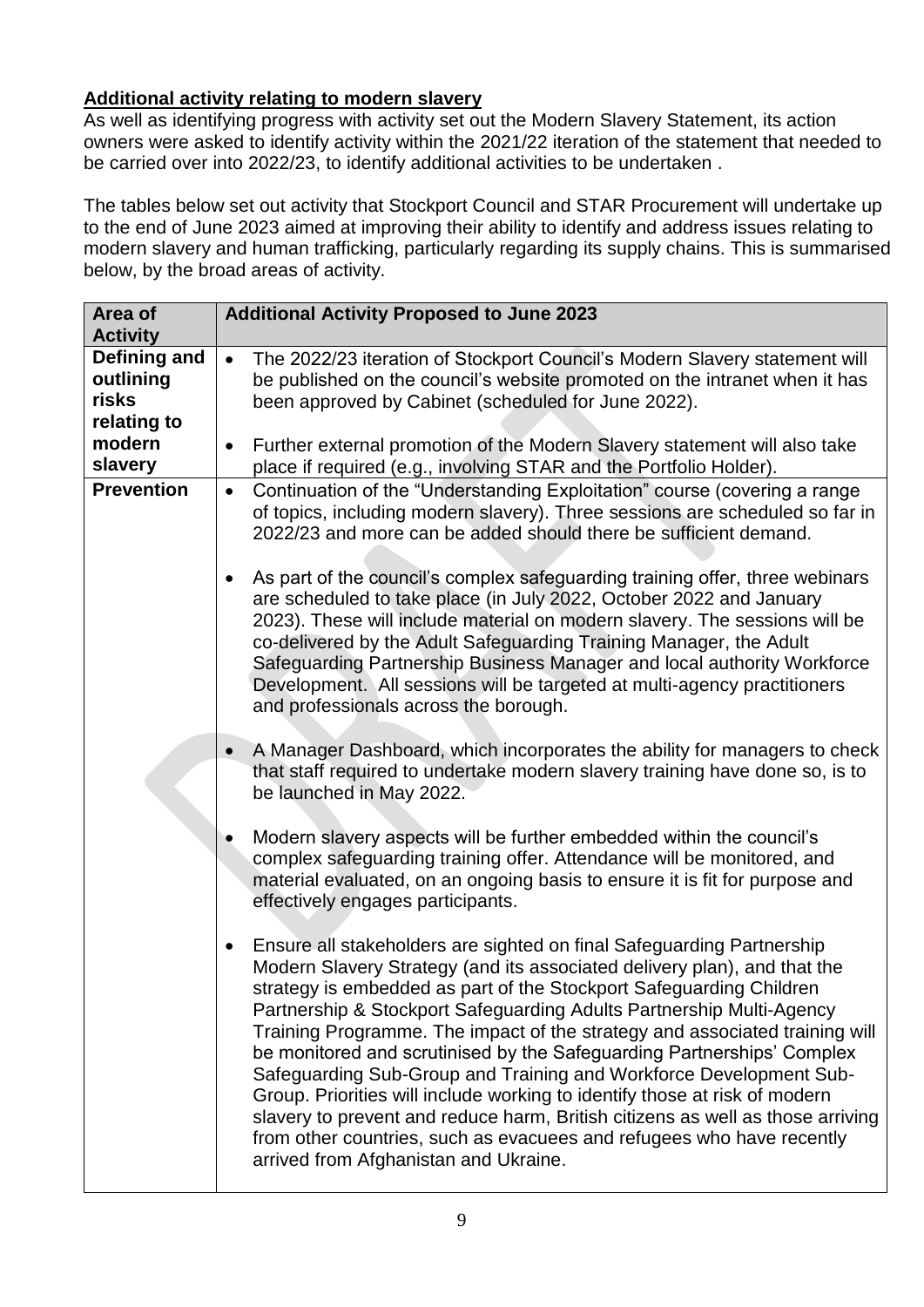| Area of<br><b>Activity</b> | <b>Additional Activity Proposed to June 2023</b>                                                                                                                                                                                                                                                                                                    |
|----------------------------|-----------------------------------------------------------------------------------------------------------------------------------------------------------------------------------------------------------------------------------------------------------------------------------------------------------------------------------------------------|
|                            | Share the Safeguarding Partnerships' Modern Slavery Strategy with Safer<br>$\bullet$<br>Stockport Partnership, and seek assurance on the Local Authority's action<br>around the Modern Slavery Statement.                                                                                                                                           |
|                            | All of STAR's new starters, including temporary staff, will continue to<br>$\bullet$<br>undertake the Chartered Institute of Procurement & Supply (CIPS) online<br>course on Ethical Procurement and Supply as part of their induction. In<br>addition, all STAR staff with involvement in sourcing activities will complete<br>course annually.    |
|                            | STAR will refresh the in-house Modern Slavery training for all staff -<br>$\bullet$<br>existing staff members as well as new recruits.                                                                                                                                                                                                              |
|                            | Relevant modern slavery aspects will be incorporated into STAR's "Meet<br>$\bullet$<br>the Buyer" events.                                                                                                                                                                                                                                           |
|                            | STAR will undertake stakeholder mapping across the council, on an<br>$\bullet$<br>ongoing basis, to identify the need for "Back to Basics" training (which<br>covers Modern Slavery issues and awareness). STAR will also provide<br>such training as and when necessary.                                                                           |
| <b>Detection</b>           | The council's Internal Audit and Risk Service will continue to provide<br>$\bullet$<br>guidance on the template format for the risk assessment and advice on risk<br>considerations on an ongoing basis.                                                                                                                                            |
|                            | STAR will complete the Contract Procedure Rules review and ensure that<br>$\bullet$<br>the council's Procurement Handbook is updated to provide clearer<br>guidance on the actions required from services for procurements less than<br>£25,000 in value, where STAR is not involved. This update is scheduled to<br>have taken place by July 2022. |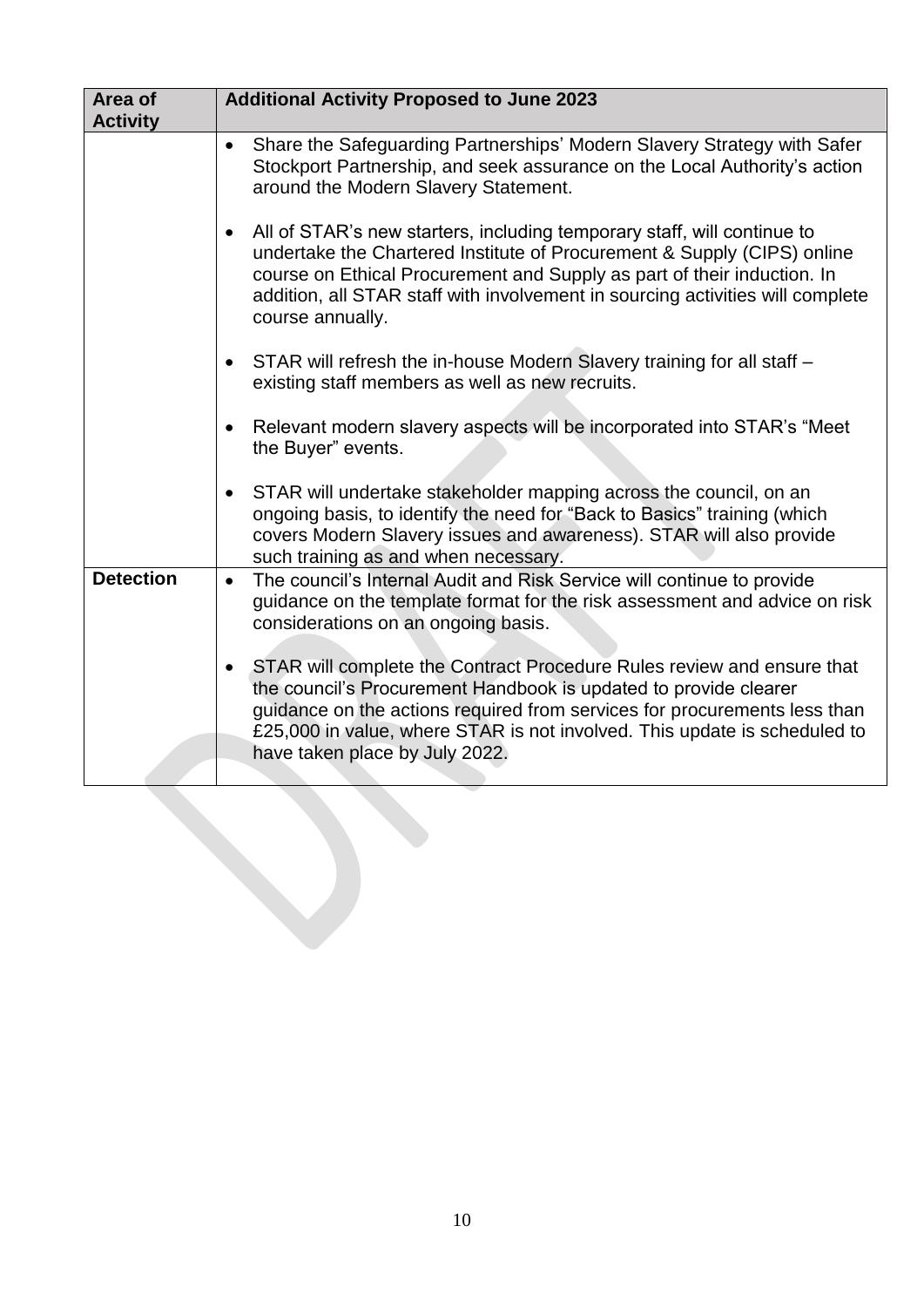| Area of           | <b>Additional Activity Proposed to June 2023</b>                                                                                                                                                                                                                                                                                                                                                       |
|-------------------|--------------------------------------------------------------------------------------------------------------------------------------------------------------------------------------------------------------------------------------------------------------------------------------------------------------------------------------------------------------------------------------------------------|
| <b>Activity</b>   |                                                                                                                                                                                                                                                                                                                                                                                                        |
| <b>Response</b>   | STAR will update the Procurement Handbook to provide clearer guidance<br>$\bullet$<br>to councils on Modern Slavery, on the procurement process and on review<br>and investigation activity (and whether this should fall under contract<br>management responsibility). The handbook will be updated by July 2022.                                                                                     |
|                   | STAR Procurement will review the Procurement Handbook, by July 2022,<br>$\bullet$<br>to incorporate an explanation of employees' responsibilities relating to<br>modern slavery and contract management.                                                                                                                                                                                               |
|                   | STAR will refer any of its contractors identified as a cause for concern<br>$\bullet$<br>regarding modern slavery for investigation via the National Referral<br>Mechanism. This process will be enhanced via additional staff training and<br>by the Champion Against Modern Slavery function.                                                                                                        |
|                   | STAR will continue to implement its Local Investment Project and<br>$\bullet$<br>Responsible Procurement Strategy to maximise the proportion of spend in<br>STAR's partner boroughs and maximise the % social value on all<br>procurement activity over £25,000 to drive local benefits from its partners<br>suppliers. Statistics on 2021/22 trends are due for publication in the<br>summer of 2022. |
| <b>Evaluation</b> | The council has undertaken to conduct an Internal Audit of delivery of<br>$\bullet$<br>actions in the Modern Slavery Statement every three years. The next audit<br>is therefore scheduled for autumn 2023. Preparatory work however will be<br>undertaken in advance of the audit exercise.                                                                                                           |

#### **Review process**

This third iteration of Stockport's Modern Slavery Statement will be reviewed in the spring of 2023 (and annually thereafter). The council's Corporate, Resource Management & Governance Scrutiny Committee will monitor this review process through annual reports, usually to the first committee meeting after the end of each financial year.

**Clir Mark Hunter, Caroline Simpson<br>
Leader of Stockport Council Constant Construction Chief Executive, St** 

**Chief Executive, Stockport Council**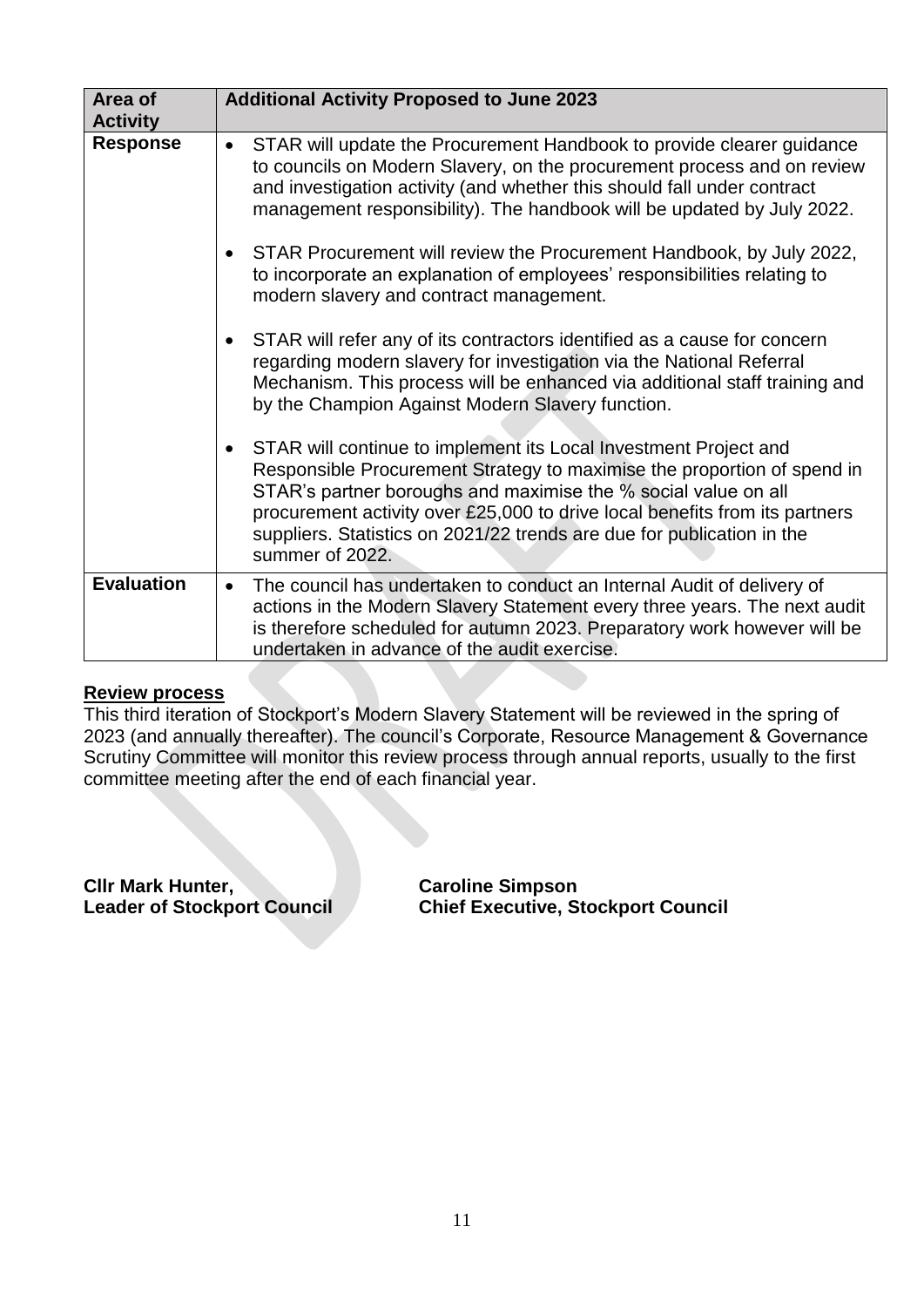## **Appendix 1: Potential Indicators of Modern Slavery and reporting processes**

#### **Practical Guidance**

In the course of employment with the council, staff may come across situations and people that cause concern. This section gives practical guidance to assist with deciding if someone may have been trafficked or is the victim of modern slavery.

Victims are trafficked all over the world, including to and within the UK. They can be forced to work in the sex trade, domestic service, forced labour, criminal activity or have their organs removed to be sold. There is no typical victim and sometimes victims do not understand that they are being exploited and they are entitled to help. Victims are often trafficked to a country where they cannot speak the language, have their travel and identity documents removed and are told that if they try to attempt an escape they or their families will be harmed.

Key indicators of modern slavery or trafficking include:

- Is the person in possession of his or her own passport, identification or travel documents or are these documents in possession of someone else?
- Does the person act as if they were instructed or coached by someone else?
- Do they allow others to speak for them when spoken to directly?
- Was the person recruited for one purpose and forced to engage in some other job?
- Have transport costs been paid for by facilitators, whom they must pay back through working or providing services?
- Does the person receive little or no payment for their work? Is someone else in control of his or her earnings?
- Does the victim have freedom of movement? Are they dropped off and collected from work?
- Is the person withdrawn or do they appear frightened?
- Has the person or their family been threatened with harm if they attempt to escape?
- Is the person under the impression they are bonded by debt, or in a situation of dependence?
- Has the person been physically or emotionally harmed or deprived of food, water, sleep, medical care or other life necessities?
- Can the person freely contact friends or family? Do they have limited social interaction or contact with people outside their immediate environment?

This list is not exhaustive. Remember, even if person displays a one or more of the indicators of trafficking set out above, they may not necessarily be a victim of trafficking. Often however, you may build up a picture of the person's circumstances that suggest something is not quite right – so if you have suspicions, report them.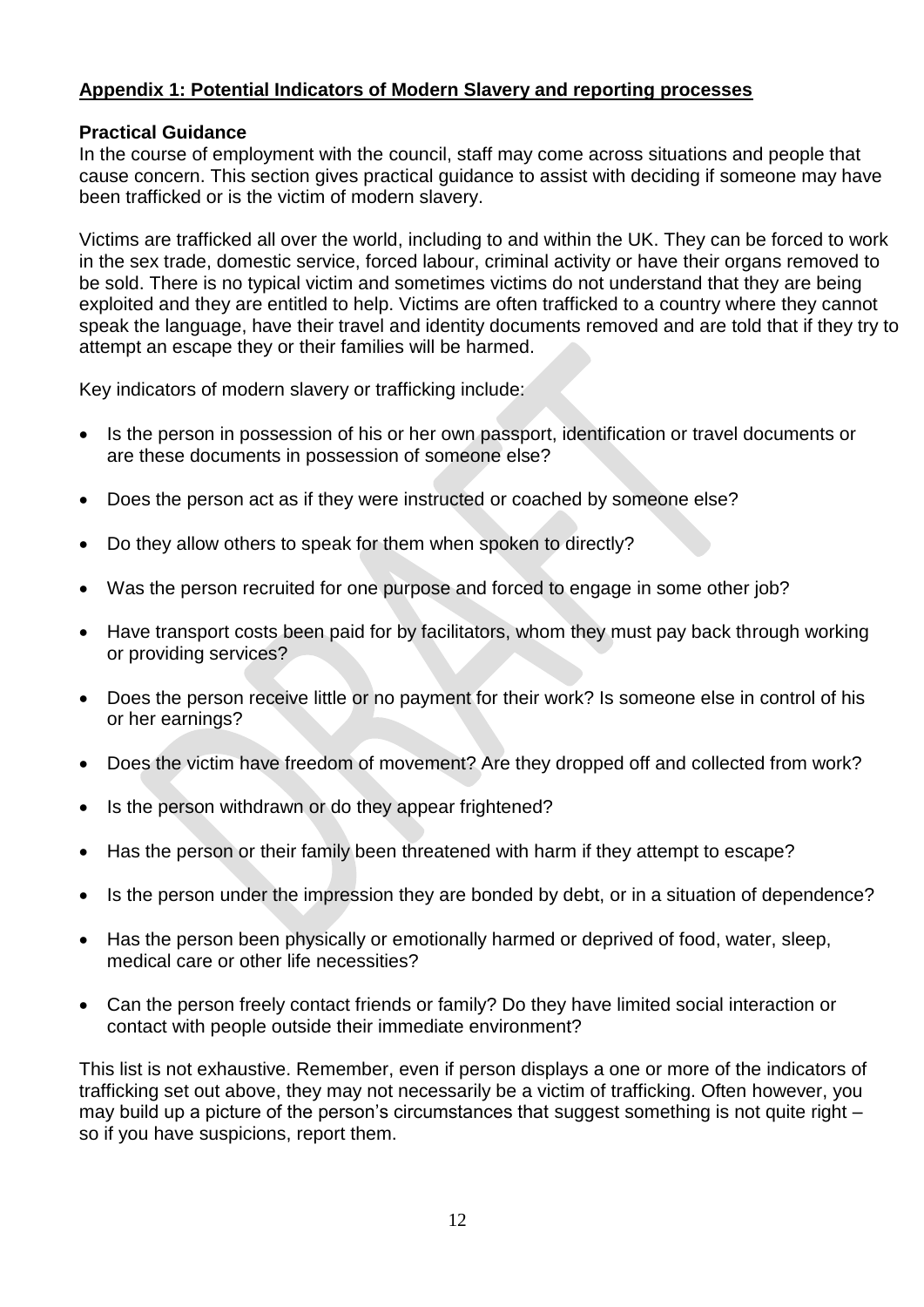## **Reporting processes**

If you have suspicions regarding modern slavery or trafficking you can report your concerns via the methods below:

#### **Child safeguarding**

If your concerns involve children or young people (aged 18 or under) in any way, please report these concerns to the Multi-Agency Safeguarding and Support Hub (MASSH) using the online reporting form available on the "Contacting the MASSH" page on the council's website, accessible via the link below:

#### <https://www.stockport.gov.uk/contacting-the-massh>

You must also make a referral to Barnardo's Independent Child Trafficking Guardianship Service: **0800 043 4303**

#### **Adult safeguarding**

If no children or young people are involved and your concerns relate to the exploitation of adults, you should alert the Adult Social Care Team via one of the numbers on the link below, again on the council's website. You will need to obtain the consent of the adult subject before making the referral:

#### <https://www.stockport.gov.uk/report-suspected-abuse-or-neglect>

### **National Referral Mechanism**

The below flowchart sets out the process, journey and timescales regarding referrals to the National Referral Mechanism.



The referral form can be accessed via:<https://www.modernslavery.gov.uk/start>

Further guidance on the NRM process can be found at:

[https://www.gov.uk/government/publications/human-trafficking-victims-referral-and-assessment](https://www.gov.uk/government/publications/human-trafficking-victims-referral-and-assessment-forms/guidance-on-the-national-referral-mechanism-for-potential-adult-victims-of-modern-slavery-england-and-wales)[forms/guidance-on-the-national-referral-mechanism-for-potential-adult-victims-of-modern-slavery](https://www.gov.uk/government/publications/human-trafficking-victims-referral-and-assessment-forms/guidance-on-the-national-referral-mechanism-for-potential-adult-victims-of-modern-slavery-england-and-wales)[england-and-wales](https://www.gov.uk/government/publications/human-trafficking-victims-referral-and-assessment-forms/guidance-on-the-national-referral-mechanism-for-potential-adult-victims-of-modern-slavery-england-and-wales)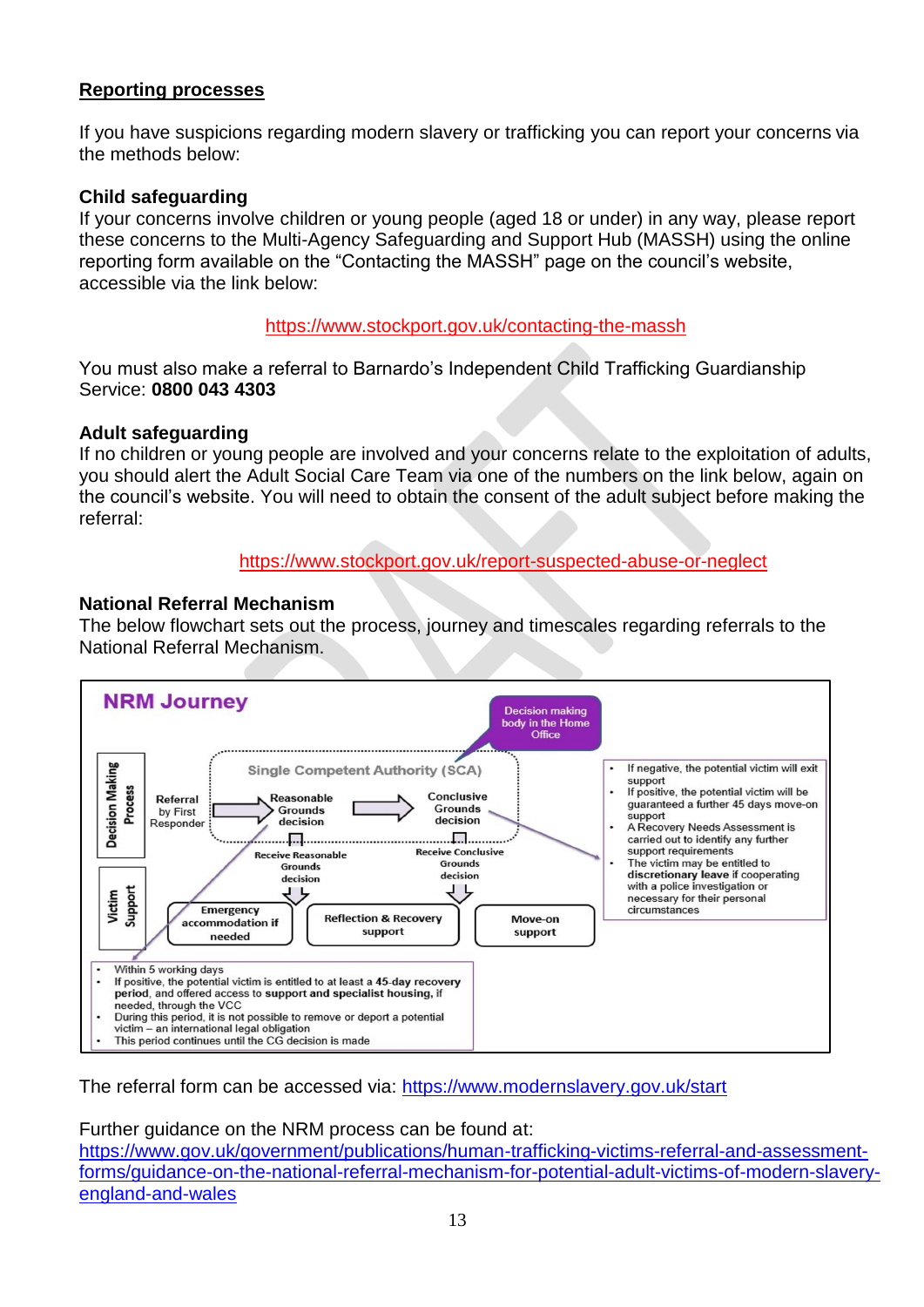## **Whistleblowing Policy**

Council staff may use the council's Confidential Reporting Policy (also known as the Whistleblowing Policy) to report their concerns. The policy and reporting form can be accessed through the link below on the council intranet:

<https://stockportcouncil.sharepoint.com/kb/Pages/DGW-Introduction.aspx>

#### **Contracts and supply chains**

If you are managing a contract on behalf of the council and you have any suspicions regarding modern slavery that relate to any organisation providing goods or services to the council (or further along the supply chain), you should report these concerns to STAR Procurement through your usual STAR contact, who will liaise with their Modern Slavery Champion as appropriate. If you are unsure who to contact at STAR, please contact the organisation via one of the methods suggested on its "Contact Us" page:

<https://www.star-procurement.gov.uk/contact-us.aspx>